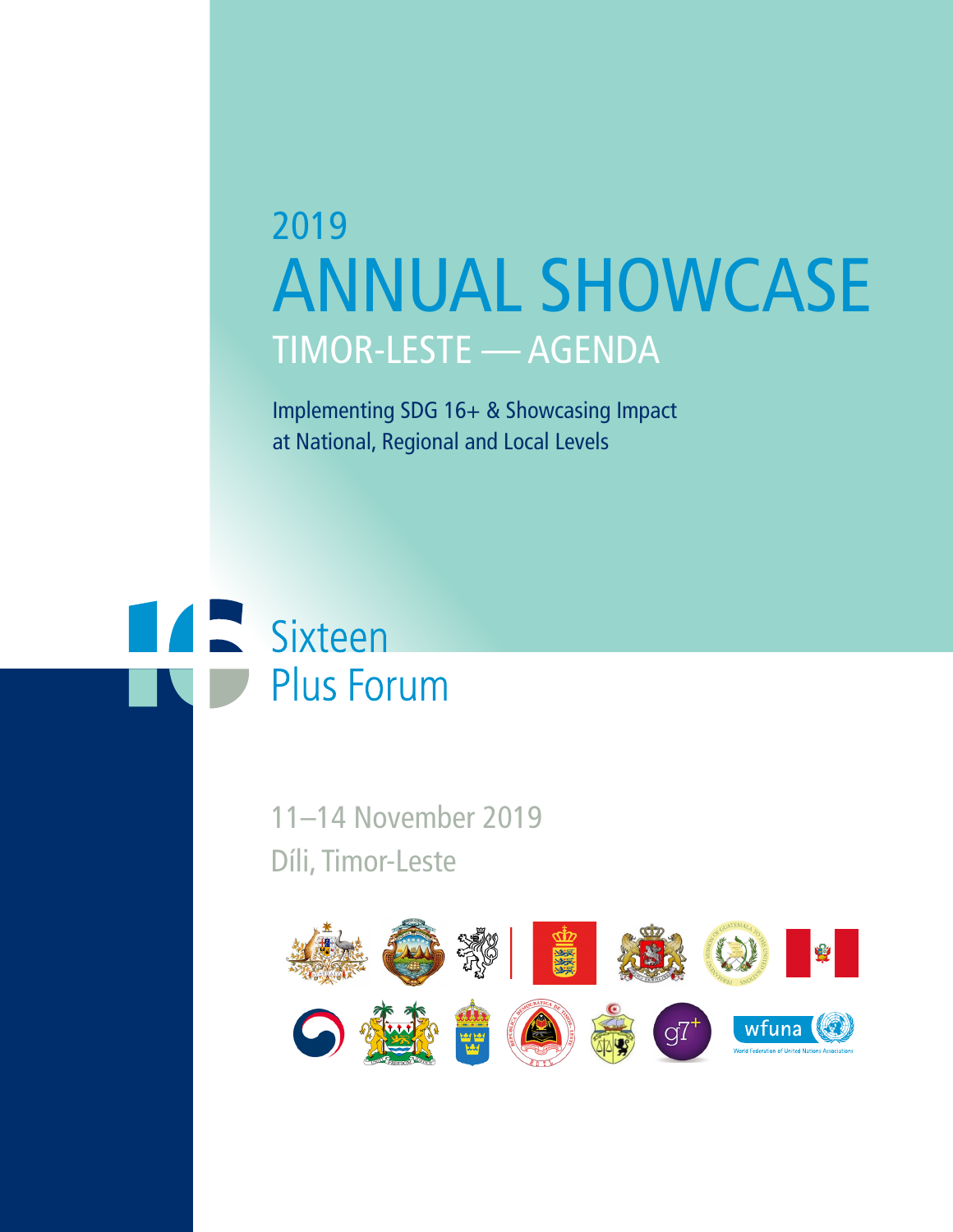

TIMOR-LESTE

# ANNUAL SHOWCASE AGENDA

### A Global Gathering of SDG 16+ policy makers, practitioners and thought leaders.

The 16+ Forum is a platform and partnership of 12 Member States (Australia, Costa Rica, the Czech Republic, Denmark, Georgia, Guatemala, Peru, the Republic of Korea, Sierra Leone, Sweden, Timor-Leste and Tunisia), the g7+ and the World Federation of United Nations Associations, committed to showcasing what it means to advance peaceful, just and inclusive societies in policy and practice at all levels and for a wide community of stakeholders.

Bringing together 170+ participants from 30-35 countries, the Showcase provides a yearly opportunity to highlight steps taken at regional, national and local levels towards SDG 16+ implementation, inclusive of challenges, successes and solutions. With wide-ranging participation of governments, local to global civil society organizations, members of the UN system,

regional and international organizations, the private sector and academia, the Annual Showcase highlights the catalytic value of peace, justice, human rights and inclusion regardless of context.

Each year in a different location, the 16+ Forum organizes the Annual Showcase, a 4-day collective undertaking to demonstrate what implementation of SDG 16+ looks like in practice and lessons learned. It includes: Plenary and Break-out Sessions, Field Visits and Capacity-Building Workshops.

With Timor-Leste as host, this year's Showcase will open under the theme of Reconciliation, Strong Institutions and Inclusion, before broadening to address the breadth of SDG 16+ across countries, contexts and stakeholders.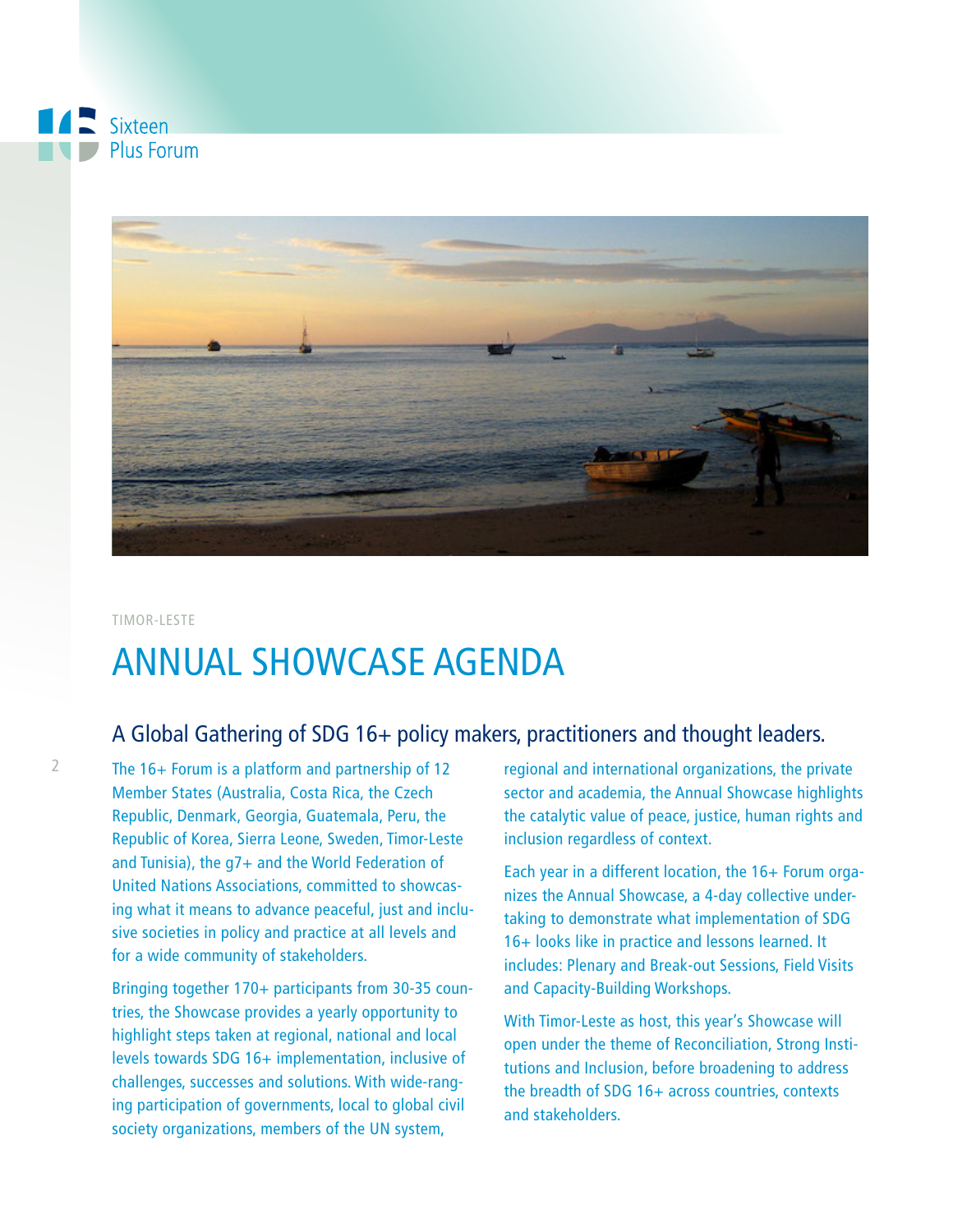1

**DAY** 

#### 11 NOVEMBER 2019 CAPACITY-BUILDING WORKSHOPS AND OPENING PLENARY AND OFFICIAL WELCOME RECEPTION

#### CAPACITY-BUILDING WORKSHOPS Location: Ministry of Finance

#### 9:00 AM — Registration Opens

9:30 AM — Welcoming Remarks, World Federation United Nations Associations (WFUNA)

#### 9:45 AM — Capacity-building Workshop for Civil Society Organizations engaging on issues related to SDG 16+

This workshop aims to train and strengthen civil society organizations working on SDG 16+ advocacy and implementation, draw out linkages to complementary agendas, and build upon the momentum of HLPF 2019 and the SDG Summit. Intended outcomes include strategies and next steps for stronger and sustainable engagement at global, regional, national and sub-national levels on reporting, policy engagement and community outreach on SDG 16+.

With:

- Ms. Jyotsna Mohan Singh, Regional Coordinator, The Asia Development Alliance
- Mr. John Romano, Coordinator, the Transparency, Accountability and Partnership Network for the 2030 Agenda (TAP)
- Ms. Santina Soares, Social Audit Coordinator, FONGTIL, Timor-Leste
- Additional support provided by the Civil Society Platform for Peacebuilding and Statebuilding

#### 9:45 AM — Private Sector Engagement and SDG 16+ Workshop

Peace often acts as a predictor of country's future performance in a number of macroeconomic indicators, whereas high levels of corruption can act like a tax. This workshop will highlight why peace, justice and strong, inclusive institutions are central to business, what the relevant global business and rule of law standards are, and how partnerships between business, government and others can be built to encourage implementation and strategically advance these mutually beneficial goals. With:

- Ms. Teresa Jennings, Vice-President & Treasurer, LexisNexis Rule of Law Foundation
- Mr. Joao Alves, Interim President, Chamber of Commerce and Industry, Timor-Leste
- Ms. Hergui Luina Alves, Vice President, Chamber of Commerce and Industry, Timor-Leste
- Prof. Ir. Bramantyo Djohanputro, Vice President Ethics and Governance, Global Compact Network, Indonesia
- Mr. Srinivas Sampath, Chief, Public Private Partnerships Thematic Group, Asia Development Bank

#### 4:30 PM — Civil Society and Private Sector Sessions Close

#### OPENING PLENARY SESSION & WELCOME RECEPTION Location: Ministry of Finance

Welcome and introductions. From reconciliation to strong institutions and inclusion, and from access to justice, and the rule of law to the prevention of violence and sustaining peace in practice, this Showcase opens with a focus on Timor-Leste before broadening to the larger international community and a variety of national contexts and perspectives.

Bringing together a wide array of stakeholders from across the global and all focused the meaningful advancement of peaceful, just and inclusive societies in policy, practice and process, this Showcase also aims to capitalize and take forward the energy and commitments generated at the 2019 High-level Political Forum and SDG Summit.

6:00 PM — Panel: Why Timor-Leste and What's Next for SDG 16+ Keynote Address:

• H.E. Dr. José Ramos Horta, Nobel Laureate, Former President of Timor-Leste and Special Envoy of the g7+

Speakers:

- H.E. Dr. Dionisio da Costa Babo Soares, Minister of Foreign Affairs and Cooperation, Timor-Leste
- Mr. Roy Trivedy, UN Resident Coordinator, Timor-Leste
- H.E. Marina Berg, Ambassador to Indonesia, Ministry of Foreign Affairs of Sweden
- H.E. Vegard Kaale, Ambassador to Indonesia, Ministry of Foreign Affairs of Norway
- Ms. Jesuina Maria Ferreira Gomes, Ombudsperson for Human Rights and Justice, Timor-Leste
- Moderator: Ms. Margaret Williams, 16+ Forum Coordinator & Senior Policy Officer, WFUNA

#### OFFICIAL WELCOME RECEPTION

6:45 PM — Official Welcome Reception

8:45 PM — Opening Session and Welcome Reception Close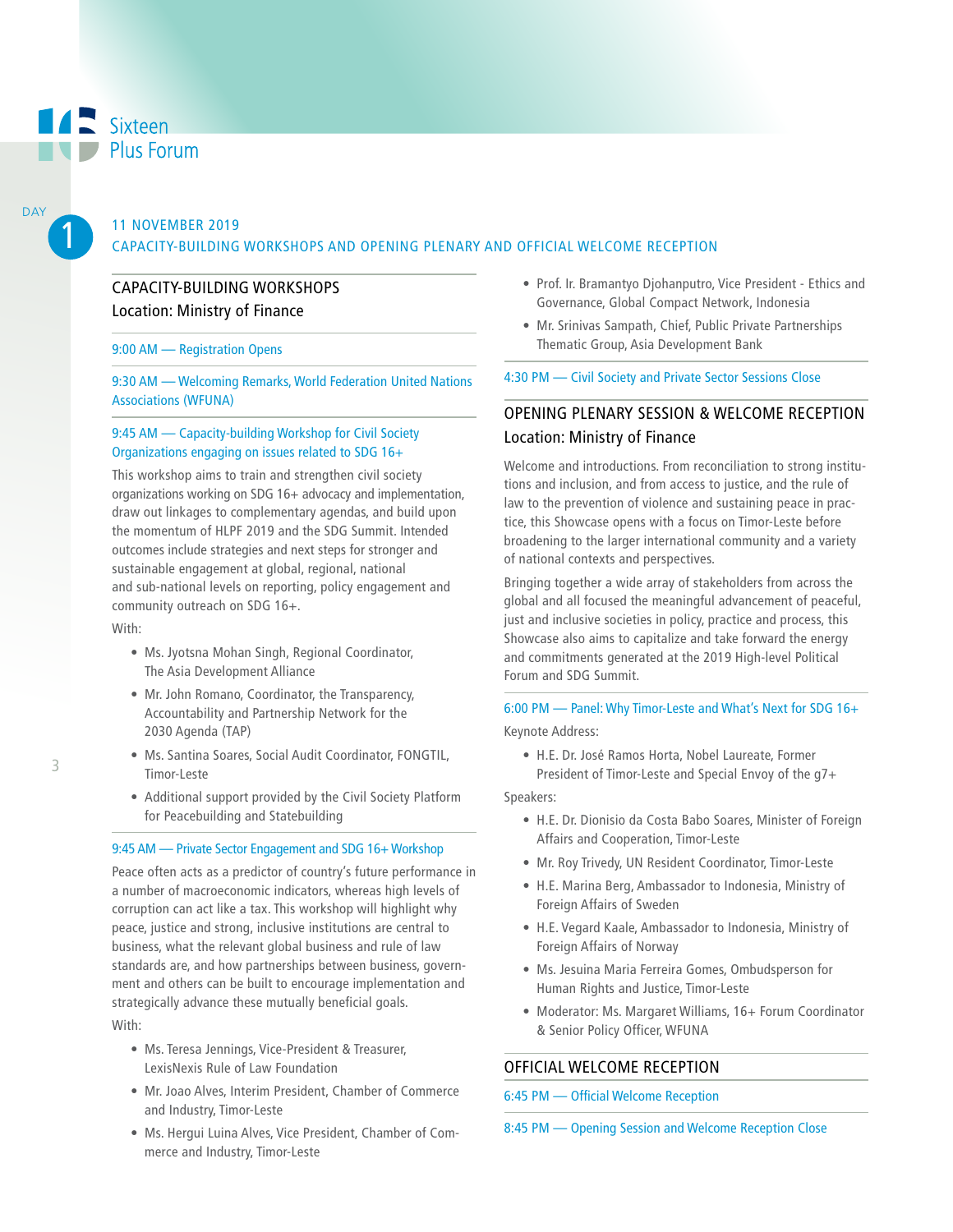## Sixteen Plus Forum

2 DAY

#### 12 NOVEMBER 2019 FIELD VISITS & RECEPTION

#### FIELD VISITS

8:00 AM — Registration Continued at Hotel Timor & Novo Tourismo

8:40 AM — Departure from Hotels to Centro Nacional Chega!

9:00 AM — Institution Site Visit and Presentation

Centro Nacional Chega!

11:00 AM — Transportation to East Timor Development Agency (ETDA)

11:30 AM — Presentations Showcasing Social Enterprise Efforts and Results, ETDA

12:30 PM — Working Lunch at ETDA

1:30 PM — Transportation to the Ministry of Finance

2:00 PM — Government and Community Presentations

- Public Finance Management Program
- Suco (Village) Development Plan

4:00 PM — Transport to National University of East Timor (UNTL)

#### 4:30 PM — Showcase Tables Focused on:

- Youth Solutions and Innovations on Sexual Harassment
- Youth Solutions and Innovations on Safe Public Spaces
- Supported by UN Women, UNICEF, UNDP and the Civil Service Commission, Timor-Leste

#### RECEPTION

Location: Museum of National Resistance (across the street from UNTL)

6:30 PM — Evening Reception hosted by the Delegation of the European Union and France

- H.E. Andrew Jacobs, Ambassador of the European Union to Timor-Leste
- Ms. Margaret Williams, 16+ Forum Coordinator & Senior Policy Officer, WFUNA

#### 8:30 PM — Evening Reception Closes and Transport to Hotels

For more information on the above, please see the detailed Field Visit Agenda.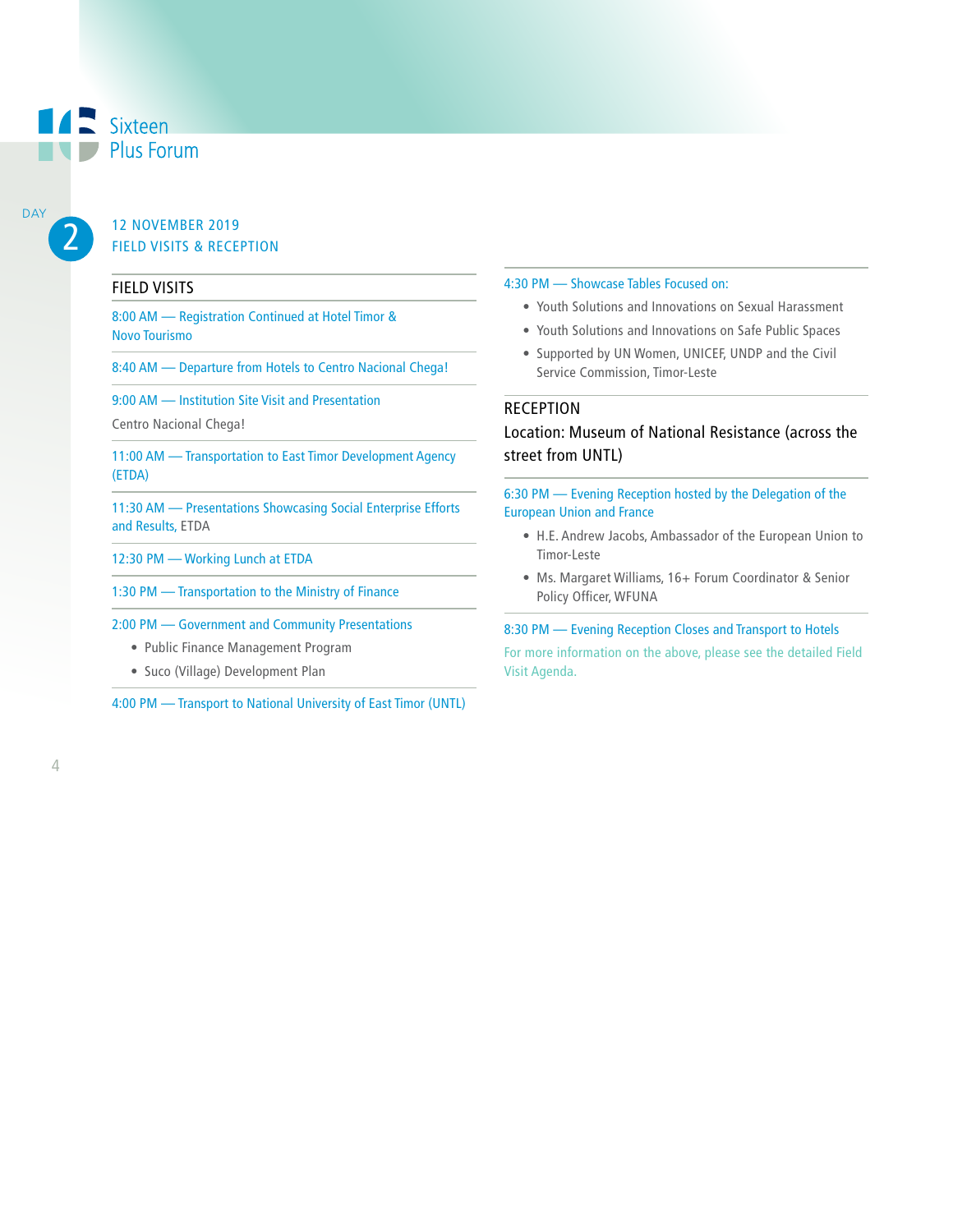#### 13 NOVEMBER 2019 **CONFERENCE**

#### **CONFERENCE**

3

**A** Sixteen

Plus Forum

DAY

#### Ministry of Finance

Breakfast to be served from 7:00 AM to 8:20 AM at hotels

#### 8:00 AM — Final Registration

8:30 AM — Transportation from Hotel Timor and Novo Tourismo to Ministry of Finance

#### 9:00 AM — Plenary Session- Flagship Theme: Reconciliation, Strong Institutions and Inclusion, Timor-Leste

Reconciliation and inclusion have underpinned stability and the creation of the democratic process in Timor-Leste and have proved critical to its trajectory. In keeping with Timor-Leste's Voluntary National Review presented at this year's High-level Political Forum, reconciliation, strong institutions and inclusion as drivers of peace and prosperity at home and abroad will feature at the opening of this Showcase, inclusive of challenges, successes and lessons learned in moving forward together.

Reconciliation and Inclusive Institutions: Then and Now

- H.E. Dr. Dionisio da Costa Babo Soares, Minister of Foreign Affairs and Cooperation, Timor-Leste
- H.E. Sahat Sitorus, Ambassador to Timor-Leste, Ministry of Foreign Affairs of Indonesia
- Ms. Manuela Leong, Director, Assosiasun Chega Ba Ita Acbit, Timor-Leste
- Ms. Maria Filomena Soares Abrantes, Youth Parliament Alumni, Timor-Leste
- Moderator: Mr. Pat Walsh, Human Rights Advocate and Author, Australia

Inclusion and Strong Institutions in Policy, Practice and Process: Challenges and Opportunities Moving Forward

- H.E. Maria José da Fonseca Monteiro de Jesus, Secretary of State for Equality and Inclusion, Timor-Leste
- H.E. Dr. Sergio Fernandes da Costa Hornai, Commissioner, Anti-Corruption Commission, Timor-Leste
- Mr. Casimiro dos Santos, Executive Director, JSMP, Timor-Leste
- Ms. Barbara de Oliveira, Partner, JU,S, Timor-Leste
- Moderator: H.E. Maria Helena Pires, Permanent Representative, Permanent Mission of Timor-Leste to the United Nations

#### 11:15 AM — Coffee Break

#### 11:30 AM — Plenary Session — Flagship Theme: Reconciliation, Strong Institutions and Inclusion, Views from Around the World

While the first of the day's plenary focused on on-going lessons learned from Timor-Leste, this session seeks to broaden the lens, focusing on innovative approaches and lessons learned on reconciliation, strong institutions and inclusion from around the globe, across a diverse variety of national contexts and stakeholders.

Reconciliation and Inclusion: A Continuous Process

- Ms. Visaka Dharmadasa, Gender Focal Point for South Asia, Global Partnership for the Prevention of Armed Conflict, Sri Lanka
- H.E. Alie Kabba, Permanent Representative, Permanent Mission of Sierra Leone to the United Nations
- H.E. Kaha Imnadze, Permanent Representative, Permanent Mission of Georgia to the United Nations
- Ms. Valeria Acosta, Regional Coordinator for Cauca, Ruta Pacifica de las Mujeres, Colombia
- Moderator: Ms. Stacey Cram, Policy Director, Innovations in Legal Empowerment, Namati

Inclusion through Institutions: Good Governance, Legislative Reform and Access to Decision-Making

- H.E. Marie Chatardova, Permanent Representative, Permanent Mission of the Czech Republic to the United Nations
- Mr. Soneath Hor, Resident Representative, Timor-Leste, International Finance Corporation, World Bank Group
- Ms. Leena Rikkilä Tamang, Director for Asia and the Pacific, International IDEA
- Mr. Ali Fayez, Programmes Manager, Afghans for Progressive Thinking, Afghanistan
- Moderator: Ms. Philippa Venning, Deputy Ambassador to Timor-Leste, Ministry of Foreign Affairs of Australia

1:30 PM — Lunch to be served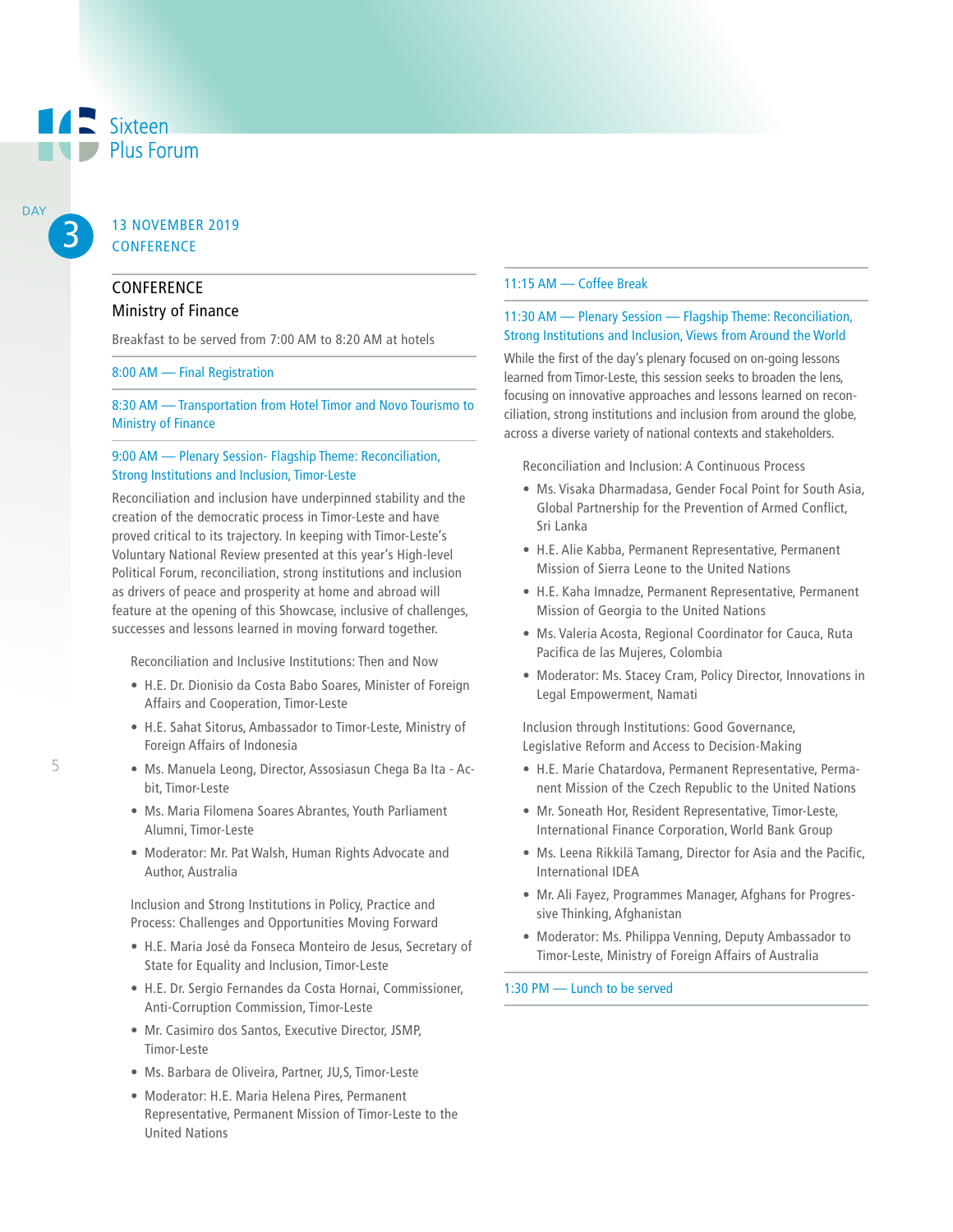# **A** Sixteen Plus Forum

#### 2:30 PM — Plenary Session- Secondary Theme: Peace, Prevention and Resilience

While certain positive trends on peace exist globally, violence remains a significant obstacle in achieving all of the Sustainable Development Goals, not just SDG 16. This session will focus on the policy, practice and process of advancing peaceful societies universally. It will initially focus on more locally and nationally-based efforts to prevent violence and support peace and resilience, before broadening to a more global lens and efforts to connect the "local" to the "global" and scale synergies in policy and practice amidst UN Reform.

Root Causes, Prevention and What It Means to Foster Resilience

- Mr. Gualdino do Carmo da Silva, President of National Petroleum and Mineral Authority, Timor-Leste
- Ms. Sunita Caminha, Country Representative, UN Women, Timor-Leste
- Ms. Pauline Tweedie, Country Representative, Asia Foundation, Timor-Leste
- Ms. Nirmani Liyanage, Program Manager, We Build Colombo Together, Search for Common Ground, Sri Lanka
- Mr. Jordan Street, Policy and Advocacy Advisor, Saferworld
- Moderator: H.E. Dr. José Ramos Horta, Nobel Laureate Former President of Timor-Leste and Special Envoy of g7+

SDG 16+ and Sustaining Peace- Connecting the Local to the Global in Policy and Practice

- Mr. Neil Buhne, Regional Director for Asia-Pacific, United Nations Development Coordination Office
- Ms. Esther Jeyang, Facilitator for Peace, Civil Society Forum for Peace, Myanmar
- Dr. Joao Boavida, Executive Director, Center for Studies for Peace and Development, Timor-Leste
- Mr. Daniel Zavala-Porrss, Minister Counsellor, Permanent Mission of Costa Rica to the United Nations
- Moderator: H.E. Marina Berg, Ambassador to Indonesia, Ministry of Foreign Affairs of Sweden

#### 4:45 PM — Coffee Break

#### 5:00 PM — Breakout Sessions- Reflections and Diving Deeper

Divided into five separate and simultaneous groups, participants will explore issues thus far raised, with the aim to articulate specific challenges, opportunities and solutions for each topic.

SDG 16+, Climate and Youth, Peace and Security: A Closer Look

- H.E. Amatlain Elizabeth Kabua, Permanent Representative, Permanent Mission of the Marshall Islands to the United Nations
- Mr. Demetrio do Amaral de Carvalho, Secretary of State for the Environment, Timor-Leste
- Mr. Joel Yodoyman, President, Green Spaces of the Sahel, Chad

Resilience for Peace: What It Means in Policy and Practice

- Ms. Anna Azaryeva Valente, Peacebuilding Specialist, UNICEF, New York
- Ms. Nirmani Liyanage, Program Manager, We Build Colombo Together, Search for Common Ground, Sri Lanka
- Ms. Srur Alakari, Tamazight Women's Movement. Libya

Getting Specific on Inclusion - Land, Legislation and Gender

- Ms. Ute Boettcher, Head of Competence Center Democracy, Policy Dialogue and Urban Development, GIZ, Germany
- Ms. Anna-Maria Heisig, Specialist & SDG 16 Focal Person, GIZ, Germany
- Ms. Moni Rowshan Jahan, Deputy Director, Association for Land Reform and Development, Bangladesh
- Ms. Maja Stojanovska, Programme Analyst, Head of Governance Unit, UNDP, Timor-Leste

Security Sector Reform, Community-based Policing and Addressing Gender-Based Violence

- Ms. Maria Marilia da Costa, Program Manager, Belun, Timor-Leste
- Ms. Pauline Tweedie, Country Director, Asia Foundation, Timor-Leste
- Mr. Pierre-Yves Monnard, Head of Development, Canadian International Development Agency, Indonesia

Localizing SDG 16+: Media and Mobilization

- Ms. Bianca Pabotoy, Project Officer, Center for Peace Education, Philippines
- Ms. Victoria Maglana, Consultant, Global Partnership for the Prevention of Armed Conflict, Philippines

#### 6:30 PM — Closing Day 3 — Summary Session

Feedback from Breakout Sessions and Wrap-up from the day's discussions

7:00 PM — Day 3 Closes, Busses Depart for Hotels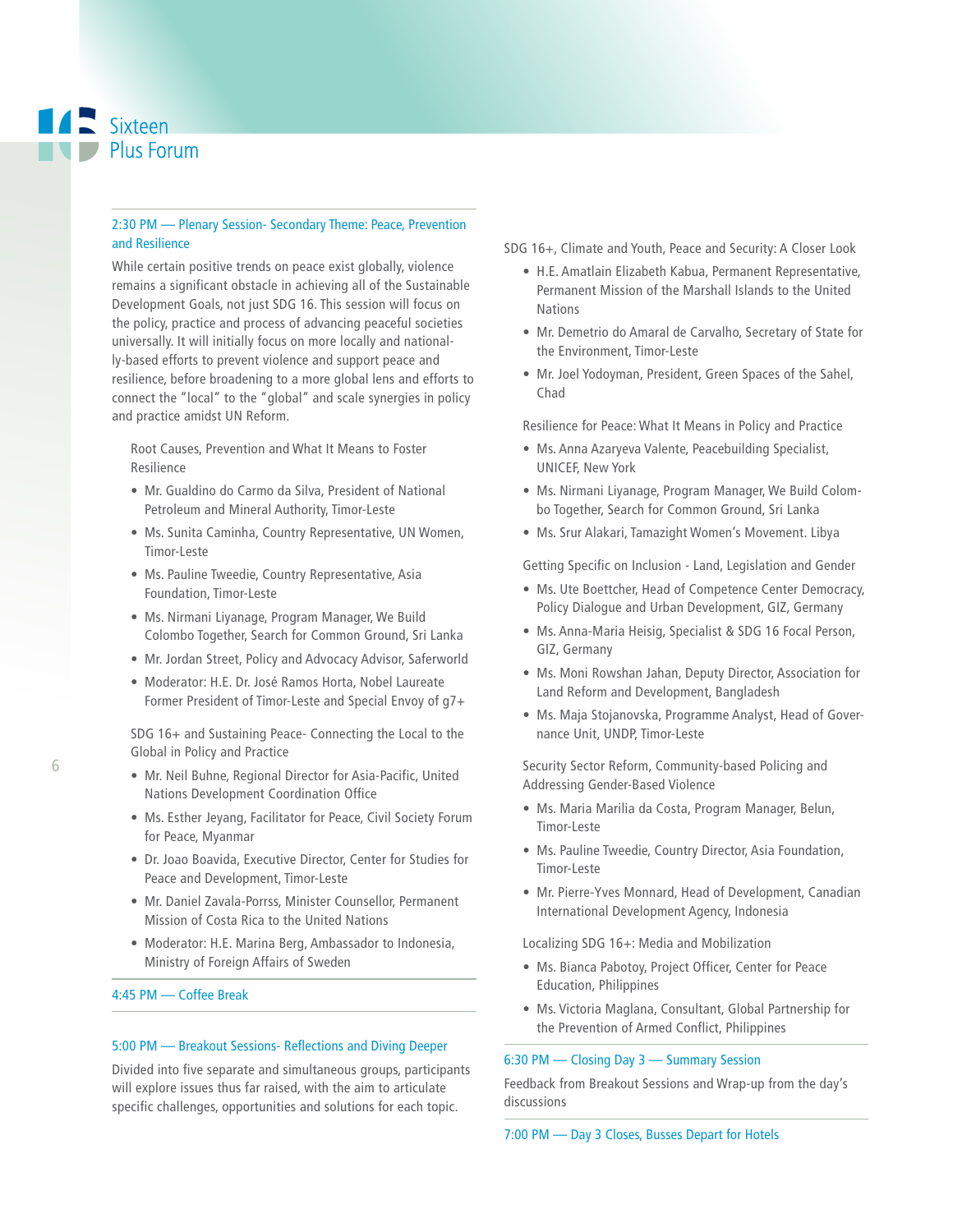# **A** Sixteen **Plus Forum**

4

#### 14 NOVEMBER 2019 **CONFERENCE**

#### **CONFERENCE** Ministry of Finance

Breakfast to be served from 7:00 AM to 8:30 AM at Hotels

#### 8:45 AM — Transportation from Hotels to Ministry of Finance

#### 9:15 AM — Plenary Session- Secondary Theme: People-Centered Justice: Making the System(s) Work for All

Access to justice for all is critical to sustaining peace and accelerating inclusive, sustainable development. Judicial systems often serve the legal needs of the few at the expense of the majority. A "people centered" approach with solutions that prioritize inclusivity, innovation and accessibility is critical to address this universal inequality. This plenary session will highlight policies, programmes and action plans that address this justice gap.

Bridging the Justice Gap

- H.E. Fidelis Magalhaes, Minister of Legislative Reform and Parliamentary Affairs, Timor-Leste
- Hon. Makario Tagini, Minister of Justice, Solomon Islands
- Ms. Agneta Johansson, Executive Director, International Legal Assistance Consortium
- Ms. Thyn Oo, Program Director, Public Legal Aid Network, Myanmar
- Moderator: Mr. Herman von Hebel, Senior Fellow, Rule of Law Collaborative, University of South Carolina; Former ICC Registrar

Access to Justice, Accountability and Action Plans- What's Worked and Why

- H.E. Manuel Cárceres da Costa, Minister of Justice, Timor-Leste
- Ms. Munkhtuya Altangerel, Resident Representative, UNDP, Timor-Leste
- Mr. Alan Wu, Senior Regional Coordinator, Open Government Partnership, Asia-Pacific
- Ms. Stacey Cram, Policy Director, Innovations in Legal Empowerment, Namati
- Moderator: Ms. Harshani Dharmadasa, Deputy Director, Pathfinders, NYU-CIC

#### 11:30 AM — Coffee Break

#### 11:45 AM — Official and non-Official Data for Advancing SDG 16+

Data-driven, evidence-based decision-making allows for the development of policies and programmes that address specific challenges and opportunities at all levels. Greater prioritization and investment in national statistical offices and civil society capacity development, resources and partnerships is critical to maximizing data collection, disaggregation and reporting as a means of realizing SDG 16+ and the larger 2030 Agenda.

Measuring SDG 16+: What Are the Best Practices and What Difference Does It Make

- Ms. Arti Naidu, Principle Corruption Prevention Officer, Independent Commission Against Corruption, Fiji
- Mr. Ariel E. Florendo, Regional Director of Central Visayas, Philippine Statistics Authority
- Mr. Jagdish Kumar Ayer, President, Association of Youth Organizations of Nepal
- Ms. Kseniya Kizilova, Head of Secretariat, World Values Survey Association on behalf of the SDG 16 Data Initiative
- Moderator: Ms. Anne Kahl, Special Advisor on Governance and Sustaining Peace, UNDP

#### 1:00 PM — Lunch to be served

#### 2:15 PM — Another Deep Dive: Break-outs Continue

As with the previous break-out sessions, participants will further explore issues thus far raised or new with the aim to articulate specific challenges, opportunities and solutions for each topic.

Advancing SDG 16+: A Focus on Data

- Ms. Brigida Soares, Coordinator of the Planning, Monitoring and Evaluation Unit (UPMA), Office of the Prime Minister, Timor-Leste
- Ms. Anne Kahl, Global Alliance for Reporting Progress on Peaceful, Just and Inclusive Societies

Human Rights and Advancing SDG 16+

- Ms. Cynthia Veliko, Regional Director, Southeast Asia, OHCHR
- Mr. Stefano Berti, Senior Policy Adviser on Fragility, Conflict and Violence, Swiss Agency for Development and